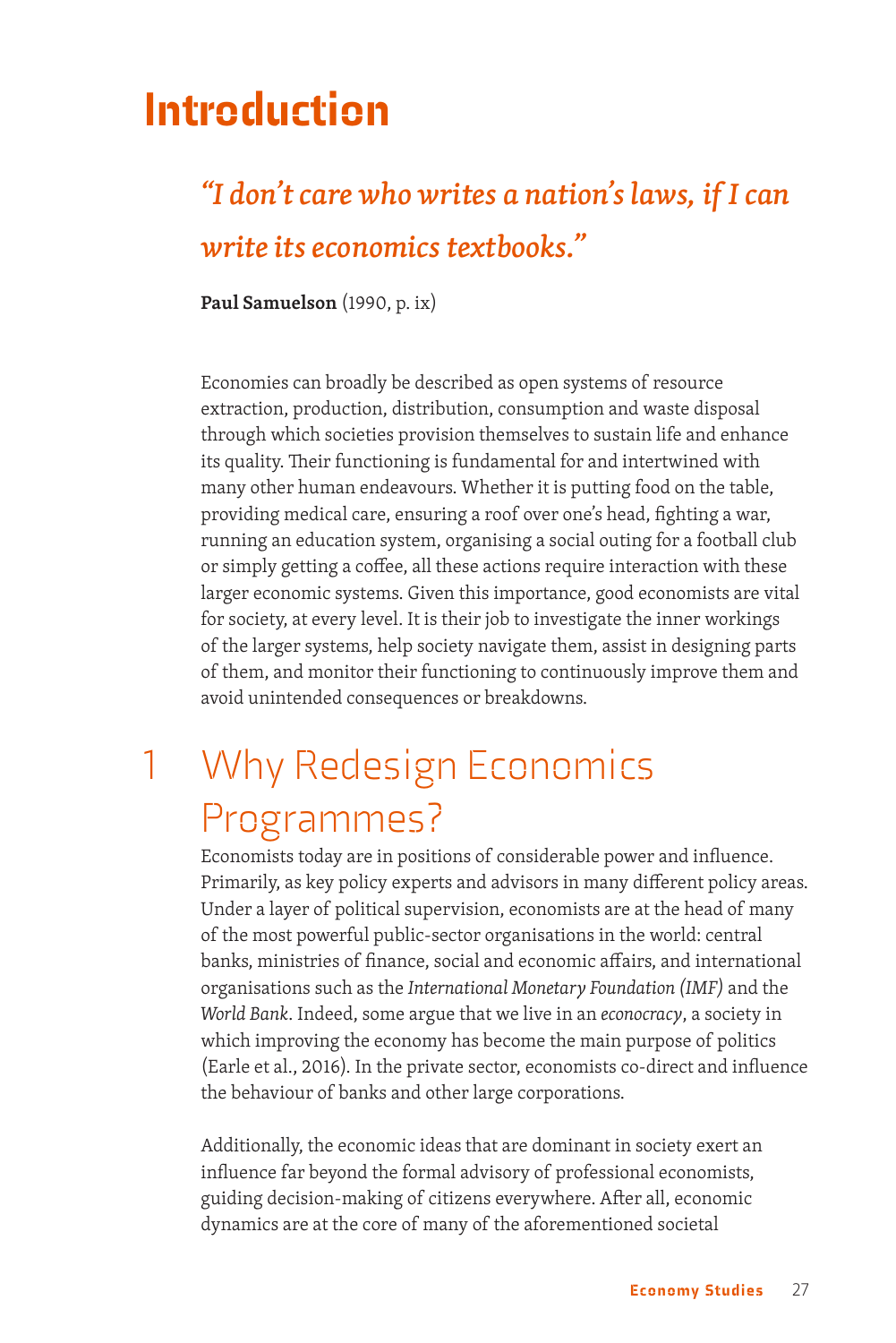challenges. Anyone grappling with those problems may look towards economic ideas to understand and help solve them: informally, in day-to-day discussions and literature, but also formally through an economic education. In the United States alone, every year two million undergraduates take at least one economics course (Siegfried & Walstad, 2014).

Indeed, as Nobel laureate Friedrich Hayek (1974) noted, the influence of economists and their ideas can sometimes be intimidatingly large. In his acceptance speech, he remarked that *'the Nobel Prize confers on an individual an authority which in economics no man ought to possess'*, particularly because *'the influence of the economist that mainly matters is an influence over laymen: politicians, journalists, civil servants and the public generally*.' The professional authority of economists, often based upon its image of being both more policy-oriented and more '*scientific'* – in the sense of being more like the natural sciences such as physics – than other social sciences, is crucial in understanding the influence of economists in society (Akerlof, 2020; Fourcade et al., 2015).

Today, a clear and systemic understanding of the economy is more important than ever. The 2007-2008 financial crisis yielded widespread unemployment and bankruptcies, only to be worsened recently by the COVID-19 global pandemic. The world remains one of great inequality, where 1% of the world's population owns more wealth than the other 99% combined (Hardoon et al., 2016). The industrial system is simultaneously causing the world's 6th mass extinction (Ceballos et al., 2017), and destabilising the climate, something that has long received too little attention in economics (Butler-Sloss & Beckmann, 2021; Oswald & Stern, 2019). The uncertainty and insecurity resulting from this rapid and frequently threatening change is driving increasing numbers of citizens into the arms of autocratic populists, who promise strength, stability and simplicity (Mounk, 2018).

To face these and coming challenges, we need a comprehensive understanding of our economic system. The COVID-19 pandemic in particular has shown that if we are to effectively manage our economy, we need an all-round, real-world understanding of how economic sectors work, how they are intertwined with each other, what roles various forms of government play versus the market, how citizens economically depend on each other, and how the economy is embedded in our society at large. A single theoretical framework cannot be enough for this. A range of approaches which prioritise different methodologies, assumptions, units of analysis and outcomes will be necessary to gain a more complete understanding, as well as the critical thinking skills to be able to choose the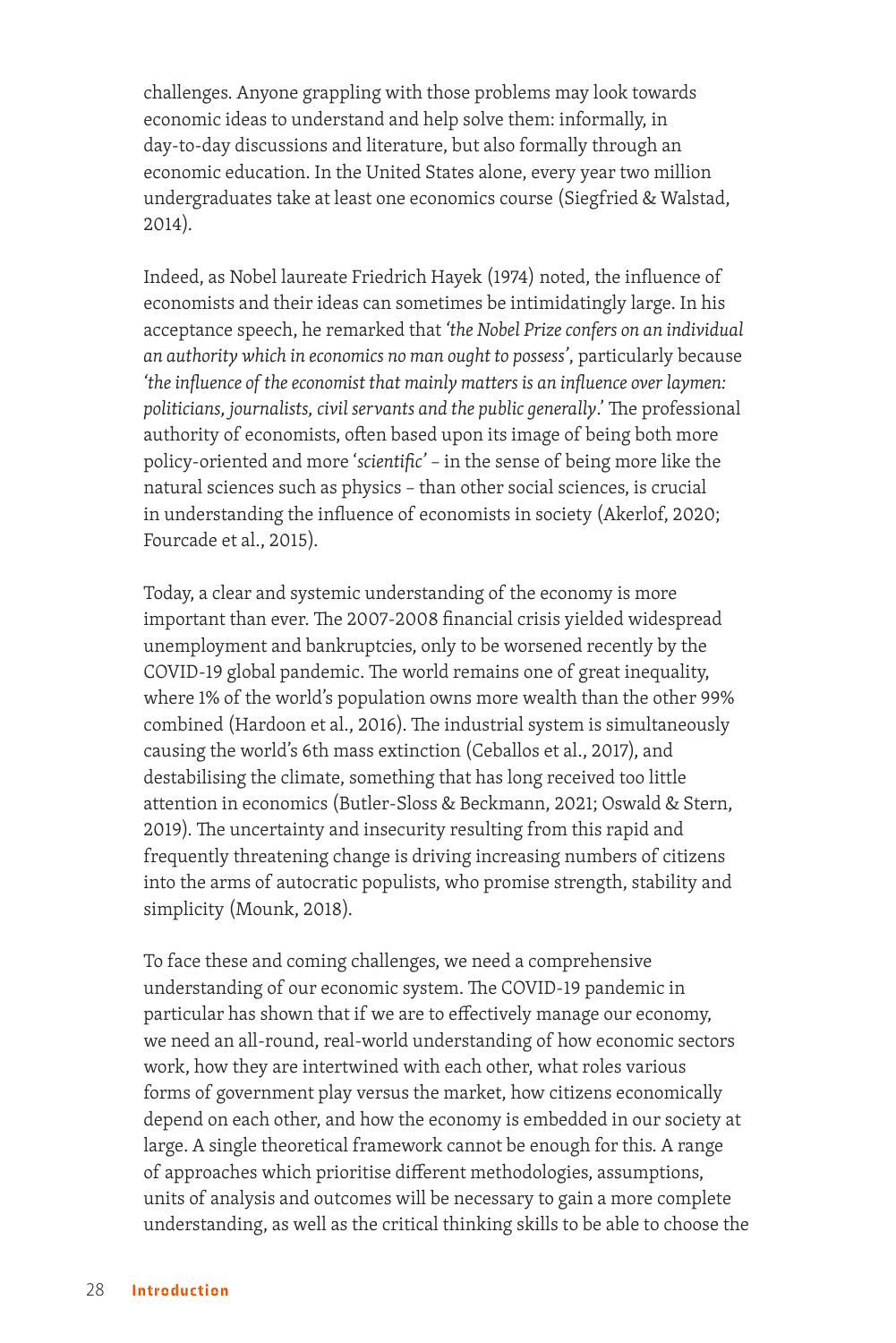most appropriate approaches for the problem at hand. As well as debating alternative policies, we also need to be able to go deeper and debate the values which underpin our judgement of policies, as well as envisioning, designing and debating alternative policies. In short, economists of the future have a lot of work to do. They will need a thorough and diverse training to prepare them for this.

Fortunately, the discipline has many crucial insights to offer its students. Economists have demonstrated how the pursuit of self-interest may lead to benefits for society at large (Adam Smith), how the capitalist system forces not only workers but also employers to compete and fight for 'survival' (Karl Marx), that we pay not only in money but also in opportunity cost (David Green), how the sum of the actions of many sensible, reasonably-acting individuals may be chaotic and generate explosive irrationality (John Maynard Keynes), how developed countries can enrich themselves at the cost of developing countries even without directly plundering them or extracting resources through military power (Raúl Prebisch), how innovation and economic destruction are part of the same process of turbulent economic development (Joseph Schumpeter), how roughly half the work we do, such as care work, is never paid for (Betsy Warrior), that economic development is not (only) about growth but about capabilities and freedom (Amartya Sen), how communities can be able to sustainably manage vital resources without formal rules and property rights (Elinor Ostrom), and how well-intended actions of human provisioning may wreak havoc on the ecological systems that support all life on this planet (Herman Daly).

We, the authors of this book, chose to study economics because we wanted to understand the powerful dynamics within the economy that lie behind the world's challenges, and to learn ideas that might help to solve them. While we learned much of value in our programmes, we also found that they were not sufficiently broad, open-minded and realistic to help us really get a thorough grasp of how the economy actually works.

For one, the majority of the insights listed above were not part of our programmes. If we had not been informed by curious classmates that the field of economics was much wider than what we were being taught, we would never even have known about them. Neither did we learn to discuss the moral foundations of economic discussions. Why, for instance, are we striving for economic growth? Does this goal still make sense and how does it relate to other goals, such as ecological sustainability and social equity? What is a 'well-functioning market', and when and why do we want one? Nor did we learn much about the economy as it actually exists in the real world: few of us could have listed the main sectors in our home countries,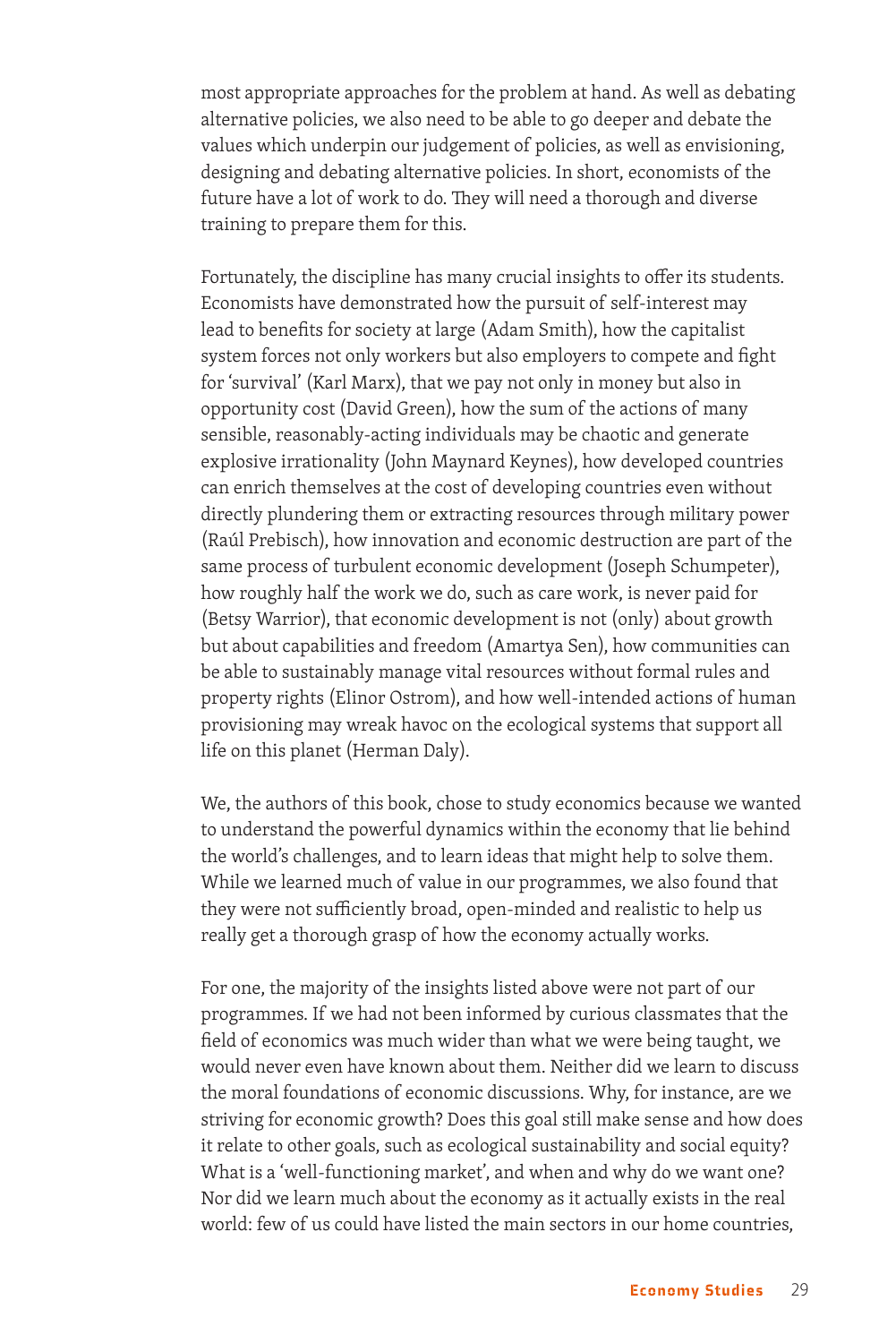explained how the bargaining processes between workers and employers works in practice, or set out the connection between capitalism and global warming in any more detail than an informed newspaper reader.

Most current programmes are organised around 'thinking like an economist' (see Proctor, 2019, for an overview of curriculum analyses in different countries). That is, they focus on training students to think from the neoclassical perspective and to use econometrics, while disregarding other valuable theoretical approaches and research methods. Furthermore, the approaches that are taught are predominantly abstract, rather than based in real-world practice, and claim to be value-free.

# 2 Giants on Whose Shoulders We Stand

This movement has produced an extensive literature of proposals and discussions about economics curriculum reform, which we will briefly discuss before setting out the contribution of *Economy Studies* itself and the internal structure of this book. To go directly to the overview of this book's parts and to see reading suggestions for faculty, students and other audiences, skip ahead to the next section of this chapter, *This Book: Structure and Reading Guide*. For more history and detail on the debate about economics education see Butler et al. (2009); Fullbrook (2003); Garnett Jr et al. (2009); Hodgson et al. (1992); Hoyt and McGoldrick (2012); Lee (2009); Reardon (2009); Spiegler and Milberg (2013); Thornton (2016); Tieleman et al. (2017).

For brevity, the literature review starts in 2007, the year the global financial crisis started and as a result the movement for economics curriculum reform received an enormous boost. In this year, *Teaching Pluralism in Economics* (2007) was published; a collection of essays edited by John Groenewegen, which discusses the desirability of pluralism and the different forms it can take, the importance and usefulness of interdisciplinarity, history, and problem-based learning, and differences between an economics education in the United States (US), Germany and the United Kingdom (UK).

Two years later the *Teagle Foundation* report was written by David Colander and KimMarie McGoldrick (2009) about how economics majors in US liberal education could be improved. The report argues programmes should focus more on "big think" questions about highly complex issues as well as the real-world contexts in which economic problems are situated. Colander and McGoldrick also suggest experimenting with new teaching strategies,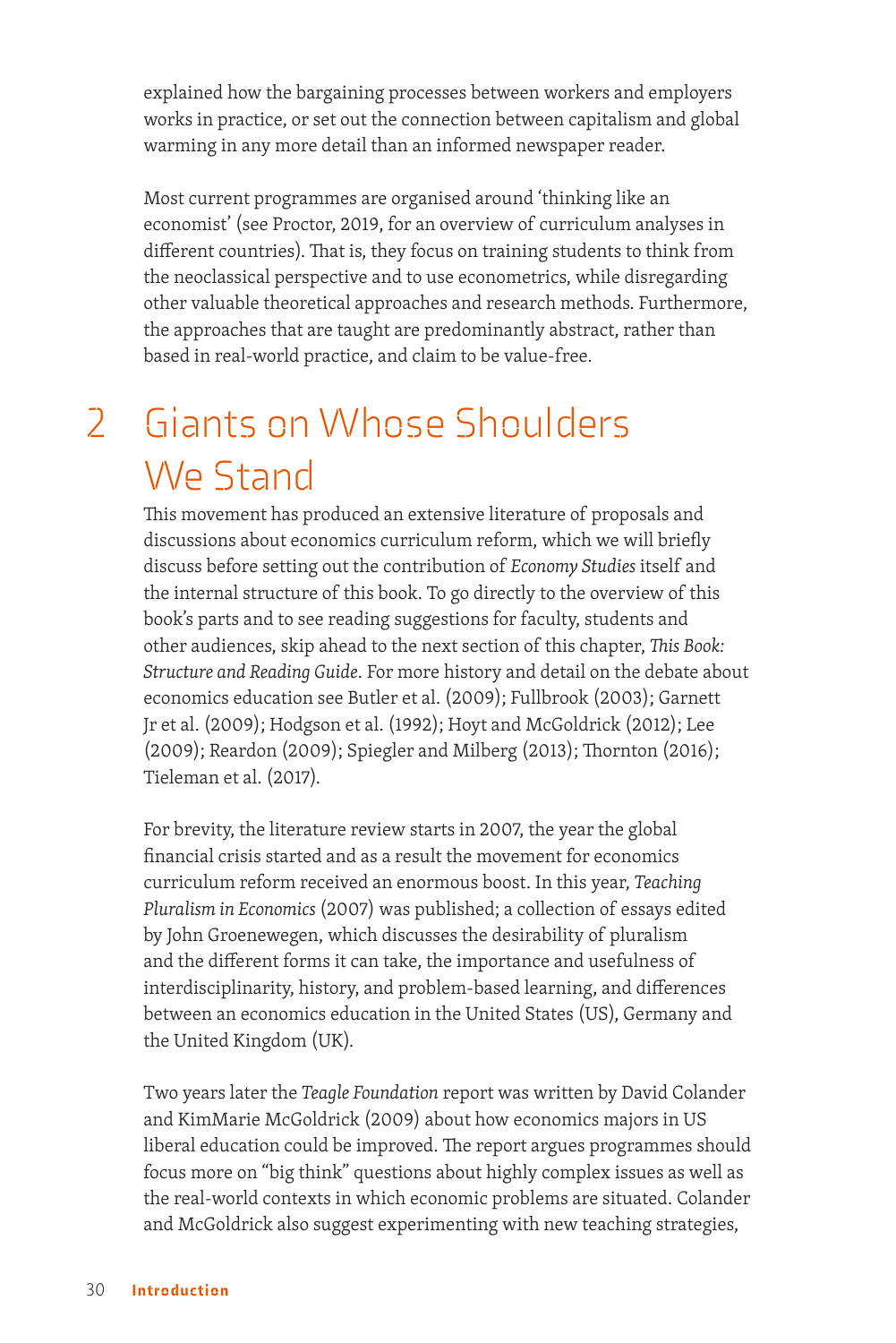encouraging active classroom participation and open conversations, and developing teaching commons with openly shared materials and exercises. They also provide organisational suggestions for improvement, such as increasing attention to teaching skills as well as subjects such as economic history, history of economic thought and institutions in PhD programmes so that the next generation of teachers will be better equipped and prepared.

The Teagle report was also the starting point of *Educating Economists: The Teagle Discussion on Re-evaluating the Undergraduate Economics Major* (2010), a collection of essays from a wide variety of perspectives. Among other questions, it discusses whether to deepen and/or broaden the scope of the programmes, how best to teach students to think critically and independently, and the practicalities of organising economics education such as providing the right incentives to stimulate good teaching.

The year 2009, right after the start of the global financial crisis, saw two other important publications on economics education: Robert Garnett, Erik Olsen, and Martha Starr edited the volume *Economic Pluralism* (2009) of which the third part specifically focused on economics education. The volume gives a good overview of the debate surrounding economic pluralism with essays on, among other things, how to manage intellectual diversity to promote knowledge production, whether to base pluralism on Kuhn's concept of incommensurability or Mill's idea of fallibilism, the institutional heterogeneity in real-world economies, and how pluralist teaching can contribute to relevant skill formation among students desired by companies and governments.

Another book on the need for pluralism in economics is *The Handbook of Pluralist Economics Education*, a collection of essays edited by Jack Reardon (2009). It too contains detailed suggestions for teachers on how to reform principles, core theory and advanced economics courses. In this way, it provides fundamental critiques as well as concrete suggestions for how economics courses, from economics 101 and macroeconomics to labour and international economics, can be improved.

In 2011, INET's UK Curriculum Committee wrote a proposal for undergraduate programmes following these principles: a focus on the economy, rather than on a particular methodology of economics; a pluralist 'one-problem-several-solutions' approach; and a focus on the real world and on preparing students to work outside academia, rather than reproducing the skill-sets needed by academic professors.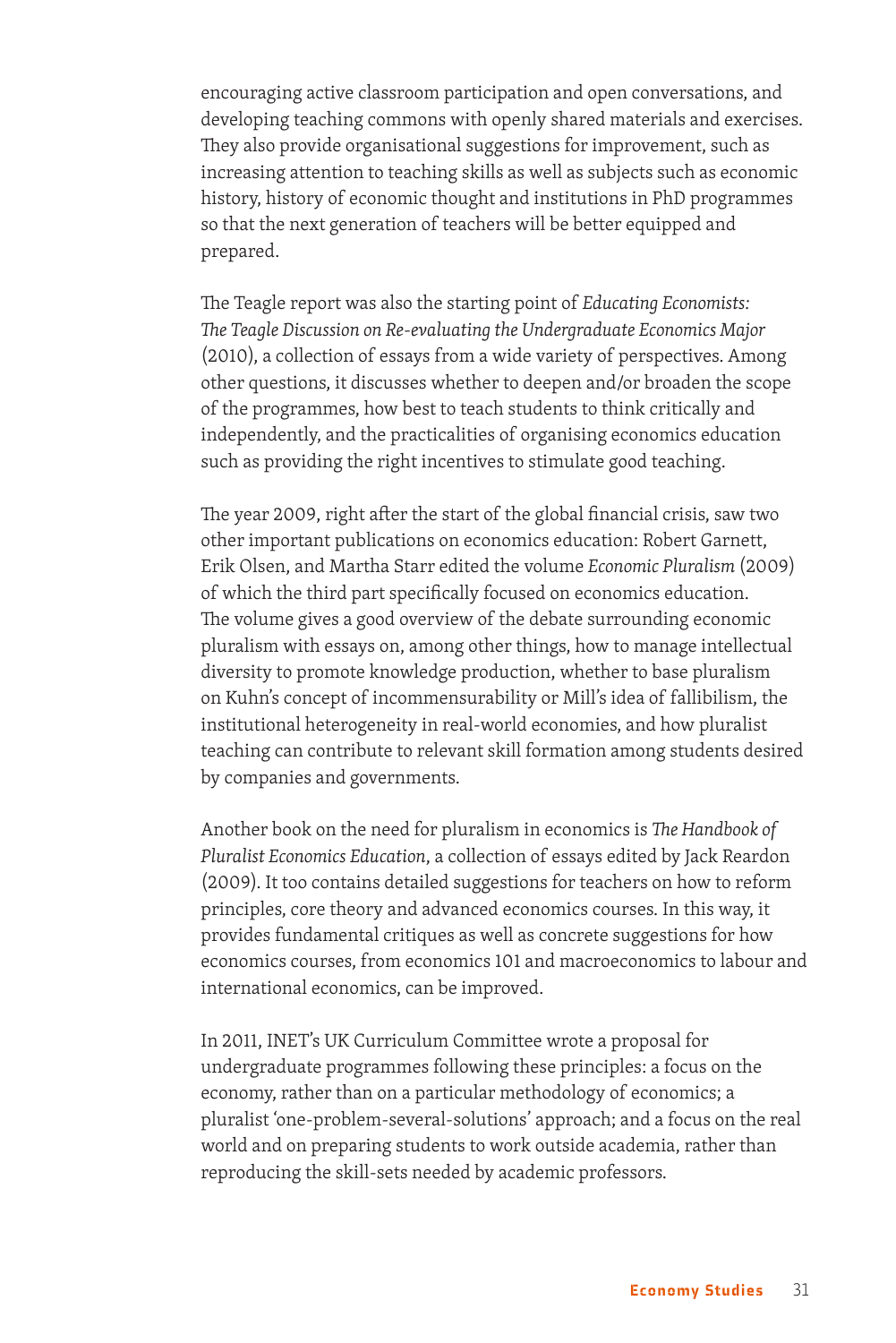2011 also saw one of the most extensive publications on economics education with the 850 pages long *International Handbook on Teaching and Learning Economics* edited by Gail M. Hoyt and KimMarie McGoldrick. The book starts out by describing the history of economics education, different teaching and assessment techniques, and research findings on economics education and student performance. Numerous contributors to the book, furthermore, give reflections and suggestions on existing courses, from health economics and game theory to sport and urban economics. It concludes by discussing institutional and administrative aspects of economics education, such as faculty development, student characteristics, teaching enhancement initiatives, and international differences between educational systems.

Two collections of essays followed. 2012 saw the publication of *What's the Use of Economics? Teaching the Dismal Science After the Crisis* edited by Diane Coyle. The book asks how new insights that have become prominent as a result of the financial crisis of 2008 and its aftermath, such as the importance of the financial sector for macroeconomic developments, could be incorporated in economics education. The various authors, including several employers of economists, argue that the following ingredients are too often missing in current curricula: history and real-world context, practical skills for empirical analysis and the importance of inductive reasoning, attention to the limitations of modelling and deductive reasoning, a pluralist approach with multiple perspectives, and communication skills, especially of technical results to non-economists. The book also discusses how UK undergraduate economics programmes, in particular, can be improved, by innovating teaching and testing, and rewarding good teaching rather than letting career success depend solely on publishing in US mainstream journals.

The second collection of essays, edited by Jack Reardon and Maria Alejandra Madi (2014), arrived at a slightly more radical conclusion. According to the various authors of *The Economics Curriculum: Towards a Radical Reformulation*, reforming economics education is not simply a matter of adding some topics to the curriculum, but fundamentally changing its core elements. The book starts out by analysing what is wrong with current programmes and what they are missing. It then moves towards suggestions for how the curriculum could be improved and what such an improved programme could look like. Core ideas are to centre a pluralist approach to theory, to actively discuss methodological issues, and to make real-world and historical knowledge key ingredients of any curriculum.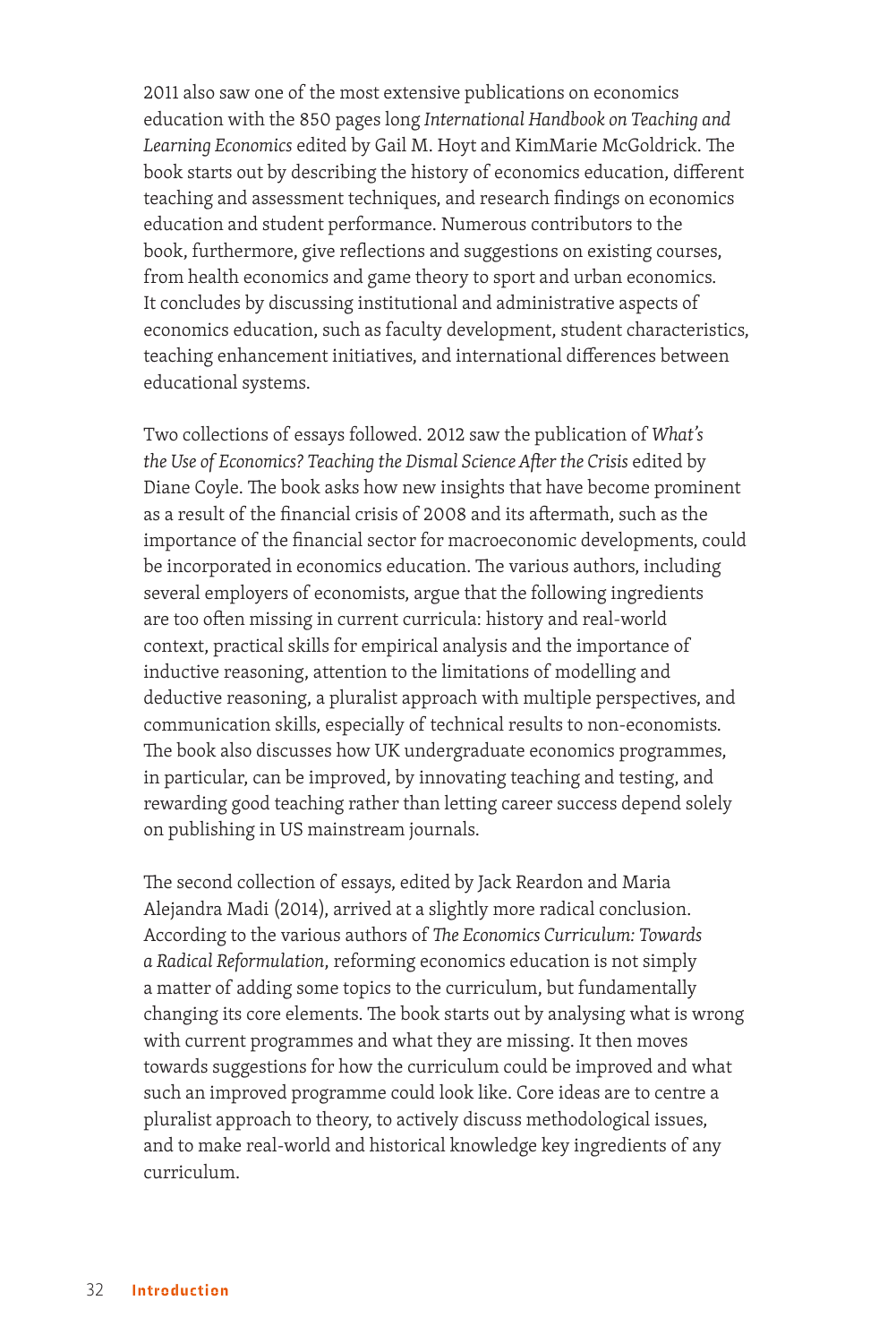In that same year, the French student group *Pour un Enseignement Pluraliste dans le Supérieur en Économie* (PEPS, 2014) analysed existing French economic curricula and proposed an alternative curriculum. Rather than organising the programme around techniques, they put real-world problems and questions at the centre of the programme. Furthermore, the programme is characterised by interdisciplinarity, theoretical and methodological pluralism as well as a focus on independent critical thinking. Their research was followed up by a report by the French Ministry of Education (2014), which concluded that economics programmes were indeed insufficient in preparing students for their future societal roles. The report argued curricula should pay more attention to real-world knowledge and interdisciplinarity.

In 2016, the debate further progressed thanks to two books that each in their own way forcefully argued for fundamentally altering economics education. In *From Economics to Political Economy: The problems, promises and solutions of pluralist economics,* Thornton (2016) argues for disciplinary differentiation and institutional independence. Disciplinary differentiation involves reverting back to the original name of the discipline (political economy) and broadening the field by including economic history, history of economic thought, a diversity of theoretical perspectives, economic development, and comparative economic systems. Institutional independence involves operating outside economics departments (for example, in departments of political science or management). In his words, rather than trying to continue a "dialogue with the deaf" inside economics departments, reform-minded students and academics may benefit from more carefully contemplating the full range of available reform strategies. The analysis includes detailed case studies of successful and unsuccessful attempts at change within and outside economics departments.

The other book, called *Econocracy: The perils of leaving economics to the experts*  (Earle et al., 2016), was written by three young economics graduates who had been instrumental in the formation of the international student movement *Rethinking Economics*, which we are a part of, in particular by co-founding the *Post-Crash Economics Society* in Manchester. As noted earlier, they argue that we live in an *econocracy,* a society in which improving the economy has become the main purpose of politics. In such a society, the way economists are educated is of paramount importance. Based on an analysis of 174 UK undergraduate economics courses and their course outlines and exam papers, they argue economics education is currently not fit for purpose. The excessive focus on neoclassical theory amounts to a monopoly of thinking that, they argue, can even be defined as indoctrination, as it discourages independent critical thinking and promotes unquestioningly accepting claims and reproducing earlier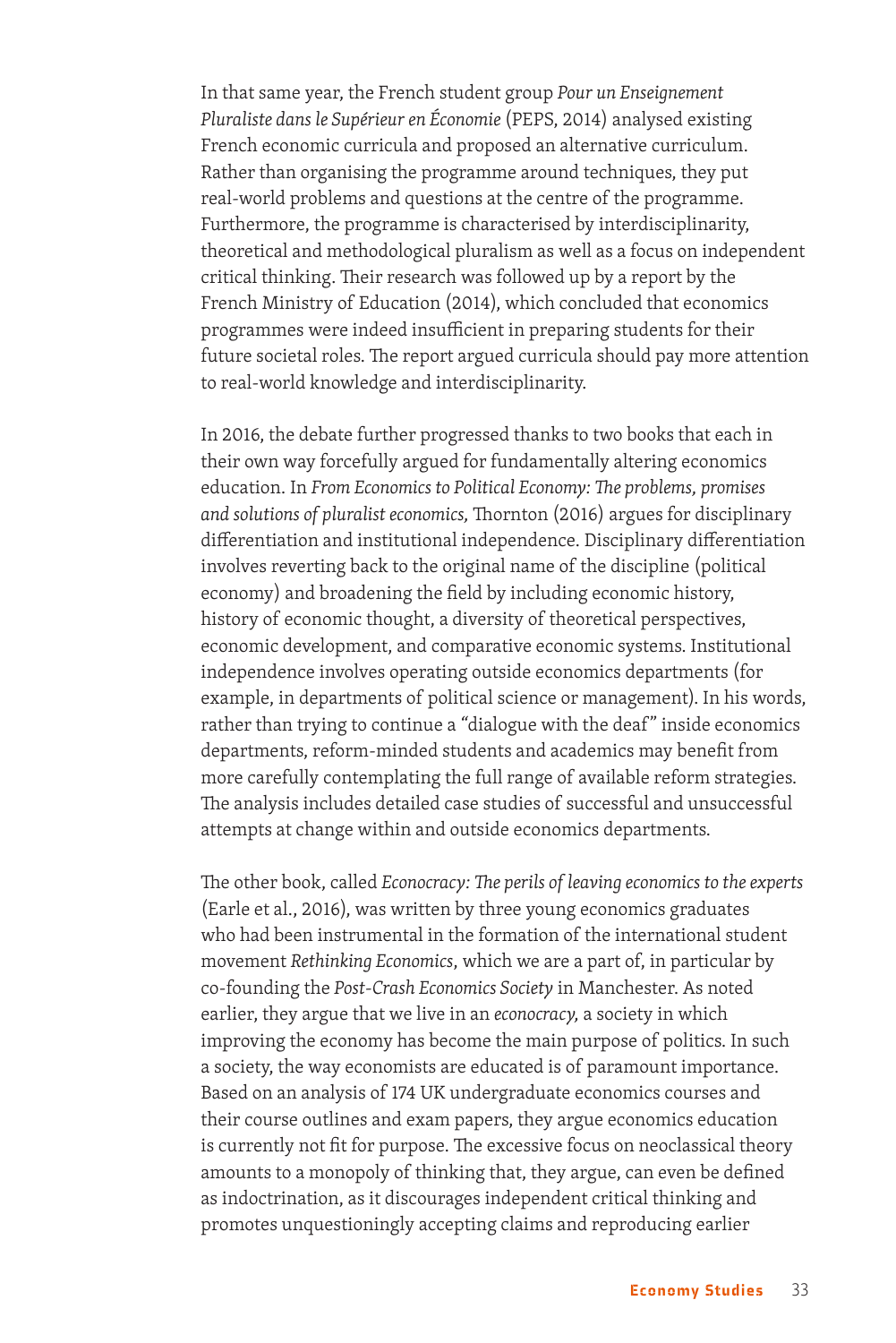beliefs. They make the case for economics in the form of a pluralist liberal education with attention to multiple theoretical perspectives, real-world issues, inductive approaches and empirical evidence. Furthermore, they argue for the democratisation of economic policy debates, in order to make sure everyone's interests, values and insights are considered rather than only those of a small group of economic experts.

The most recent contributions to the debate consist of two collections of essays edited by three German economists, Samuel Decker, Wolfram Elsner and Svenja Flechtner: *Advancing Pluralism in Teaching Economics* (2018) and *Principles and Pluralist Approaches in Teaching Economics* (2019). These two books further explore why and how to teach economics in a pluralist way. They discuss how this pluralist approach could be applied to different topics and countries, together with discussions of recent development in economics education in Brazil, India, China, Ghana, Germany and France.

While this book is about education, not about research, our suggestions seem to dovetail with a similar shift in the research arena. A recent survey among nearly 10,000 academic economists, weighted to be a representative sample of all 50,000 scholars who recently published, found that most academic economists want the discipline's research work to be more multidisciplinary, less specialized, riskier, more disruptive and focused on the question's importance rather than on causal identification (Andre & Falk, 2021).

The years since the 2007-2008 financial crisis have also produced a growing amount of new teaching material. This wealth of new (online) materials and textbooks is too extensive to do justice in a brief discussion here. Instead, we provide overviews and descriptions of them in the relevant chapters as well as more extensive online overviews of teaching materials and resources on www.economystudies.com.

Besides textbooks, there are websites such as *Exploring Economics*, an open-access and bottom-up e-learning platform for economic theory with introductions into different perspectives and overviews of online courses. *The School of Political Economy* has also been established to provide university-level courses in pluralist economics from outside of the university system. In addition, INET has created several excellent online courses, such as *How & How NOT to Do Economics* by Robert Skidelsky, *Inequality 101* by Branko Milanovic and Arjun Jayadev, *The Economics of Money & Banking* by Perry Mehrling, *What Money Can't Buy* by Michael Sandel, and *Economics for People* by Ha-Joon Chang, which are freely available on its website. Furthermore, the CORE team, coordinated by Wendy Carlin, Samuel Bowles and Margaret Stevens, has developed online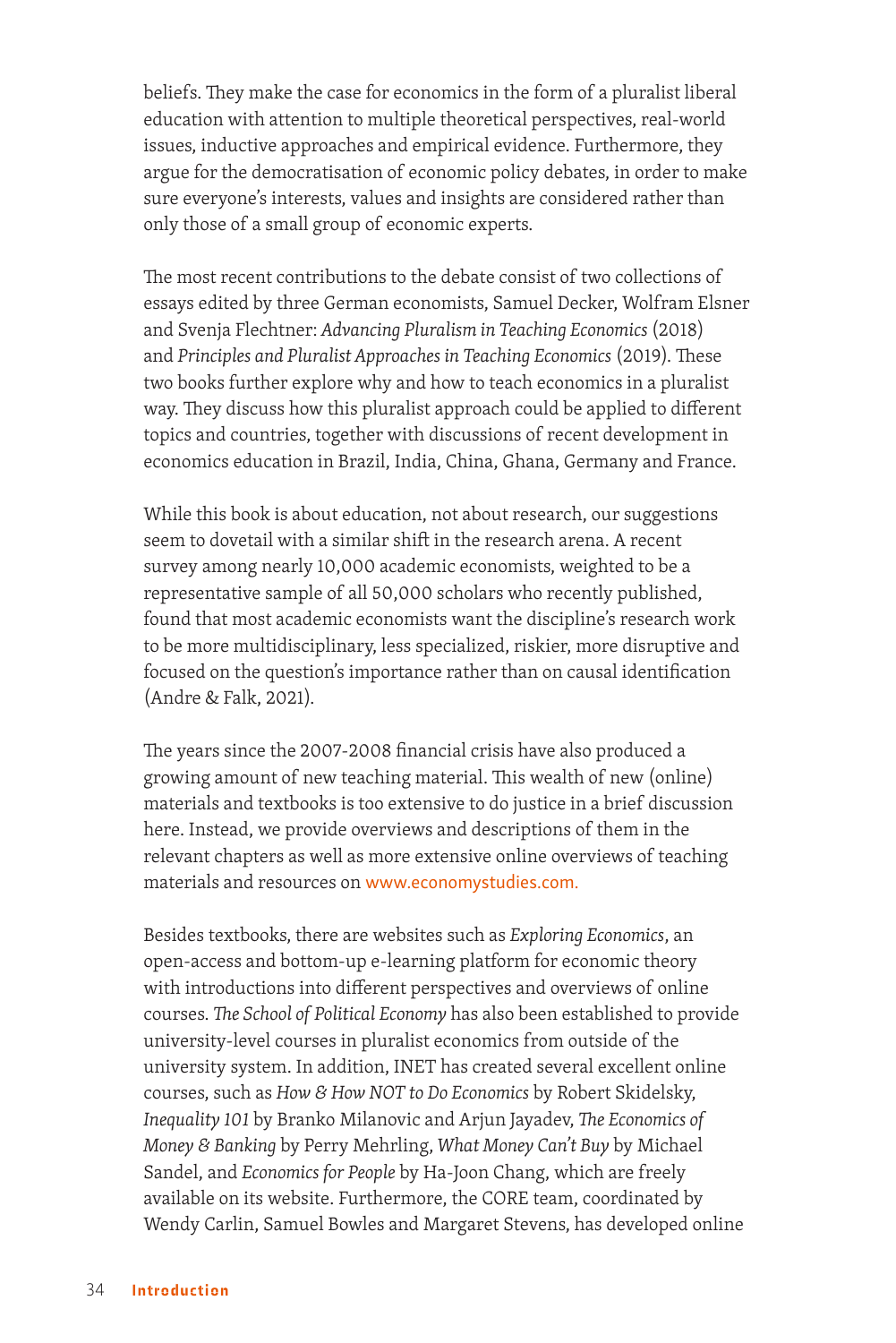freely available textbooks, such as *The Economy: Economics for a Changing World* and *Economy, Society, and Public Policy. The Economics in Context Initiative* has developed a series of textbooks accompanied by online available education materials in which students not only learn about the economy itself but also how it is embedded in social, environmental, historical, institutional and political contexts.

Finally, new economic programmes are being introduced across the world. Over the past years, the initiative *Promoting Economic Pluralism* has developed a platform providing an overview of pluralist economics master programmes around the world. The selection looks, among other things, at whether students are taught a range of theoretical perspectives, taught to reflect on assumptions and values, ecological issues are discussed and real-world knowledge is taught. Since 2005 the online *HED database*, last updated in 2016, also provides a useful overview of (under)graduate programmes with a broader and different theoretical focus (http://heterodoxnews.com/hed/study-programs.html).

### 3 This Book: Structure and Reading Guide

This book, *Economy Studies*, is neither a textbook, a collection of essays, a course manual, nor a critique of existing programmes. Rather, it is an attempt to take the many specific ideas and materials of renewal and reform and bundle them together into a coherent and complete vision of what a contemporary economics degree could look like. It builds on the above calls for more attention to real-world knowledge, history, institutions, pluralist theory, critical thinking and ethical and methodological reflection in economics education. In doing so, it goes beyond principles and general recommendations. The first part of this book outlines the general vision, the second part provides the building blocks of teaching material and the third part offers a practical toolkit to form and adjust concrete courses and curricula.

Apart from being highly detailed and combining an integral vision with a practical how-to guide, our curriculum proposal differs from others in one important respect: it is open-ended. *Rethinking Economics* was founded to crack open the existing homogeneity in economics education, and we do not intend to replace it with another 'single answer'. We believe society would be best served with a diversity of economists, each having slightly different expertise. Hence, we reject the notion that there could be such a thing as the 'optimal' curriculum.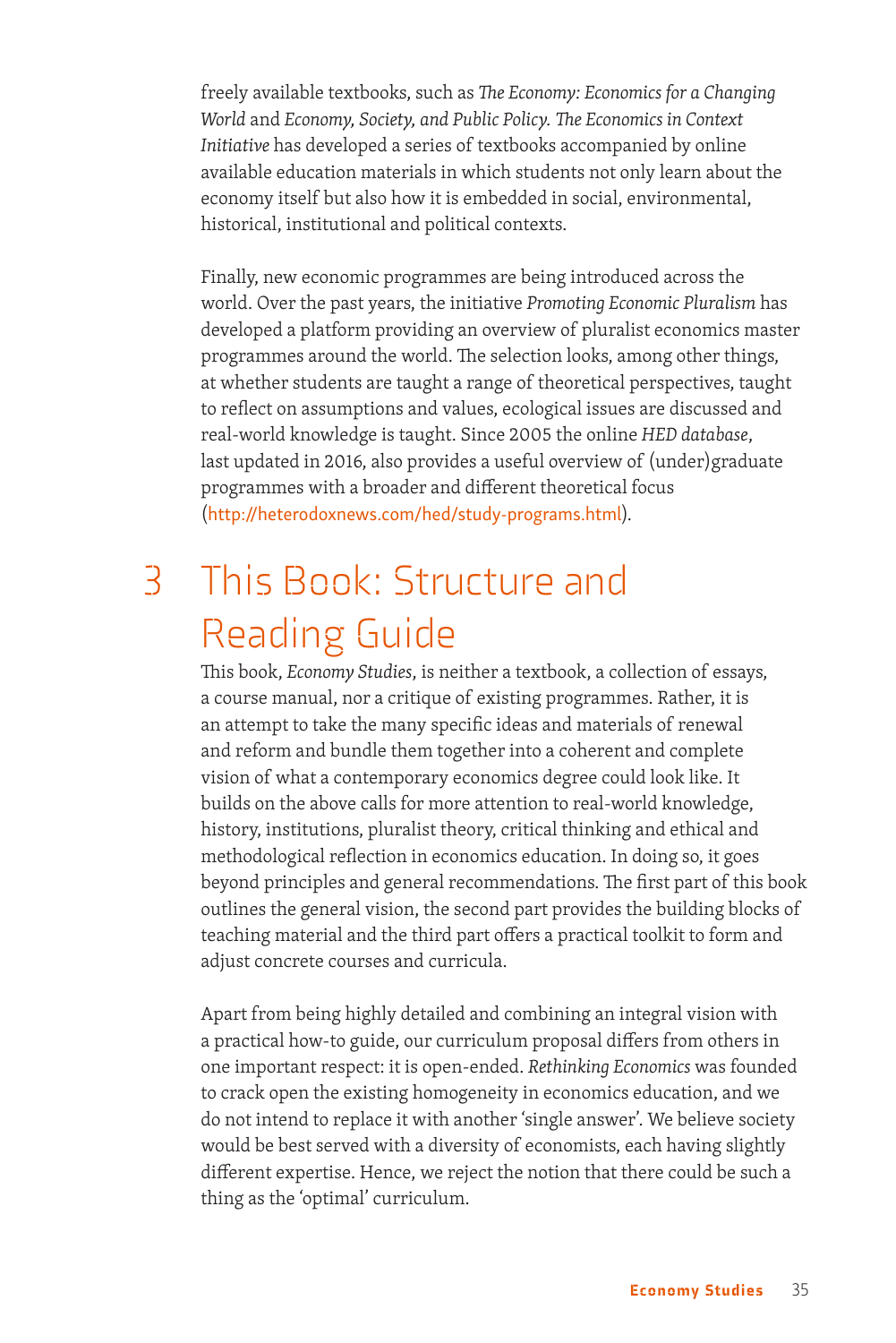Instead, we build up the proposal in three steps. The first part of the book, *Foundations*, sets out the philosophy of *Economy Studies*: education organised around studying the subject matter of the economy, rather than learning to think in a certain way. Then, three organising principles: a *pluralism* of theoretical and methodological approaches, a foundational knowledge of the *real-world* economy and a clear understanding of the role of *values* in economics. We discuss the importance of *diversifying and decolonising economics* and changing not only what we teach, but also how we teach with the *didactics* of economics education.

In the second part, *Building Blocks*, the domains of knowledge and skills that economics students should learn about are described. Building blocks can be used as templates to create stand-alone courses, or they can be combined or shaped into different forms, to suit the specifics of each programme. Additional online resources are referred to in the larger building blocks, and can be found on our website: links are provided throughout the book.

While most of this book is a blue-sky proposal, the third part *Tools* takes implementing actual change as its point of departure. It proposes more incremental adjustments and provides ready-to-implement tools: a curriculum review tool, examples of curricula and individual courses designed using this method, as well as ready-to-use sets of material to 'pluralise' existing core courses, also those for secondary schools and academic minor programmes.

As these example curricula and courses show, *Economy Studies* is certainly not something that needs to be swallowed wholesale. It can also very well function as a menu of different options for broadening existing curricula. Readers are encouraged to skip around in the book whilst reading. To facilitate this, we have written the building blocks as independent units. While they form a coherent whole, each building block is also designed to stand alone.

If you are working with an economics curriculum, whether teaching it, learning it or trying to reform it, this book could be for you. The different sections have been designed to be read independently, as they may be of interest to different readers. We suggest all readers start with part one, *Foundations*. Then, if you are currently teaching a course, and would like to expand it with some fresh material, go to part two, *Building Blocks*, and simply dive into the building block that seems most relevant to your course or see the chapter *Adapting Existing Courses* in part three of the book (p. 329). If you are in a position to influence a programme as a whole, whether as a student, a programme coordinator, or in another role, take a